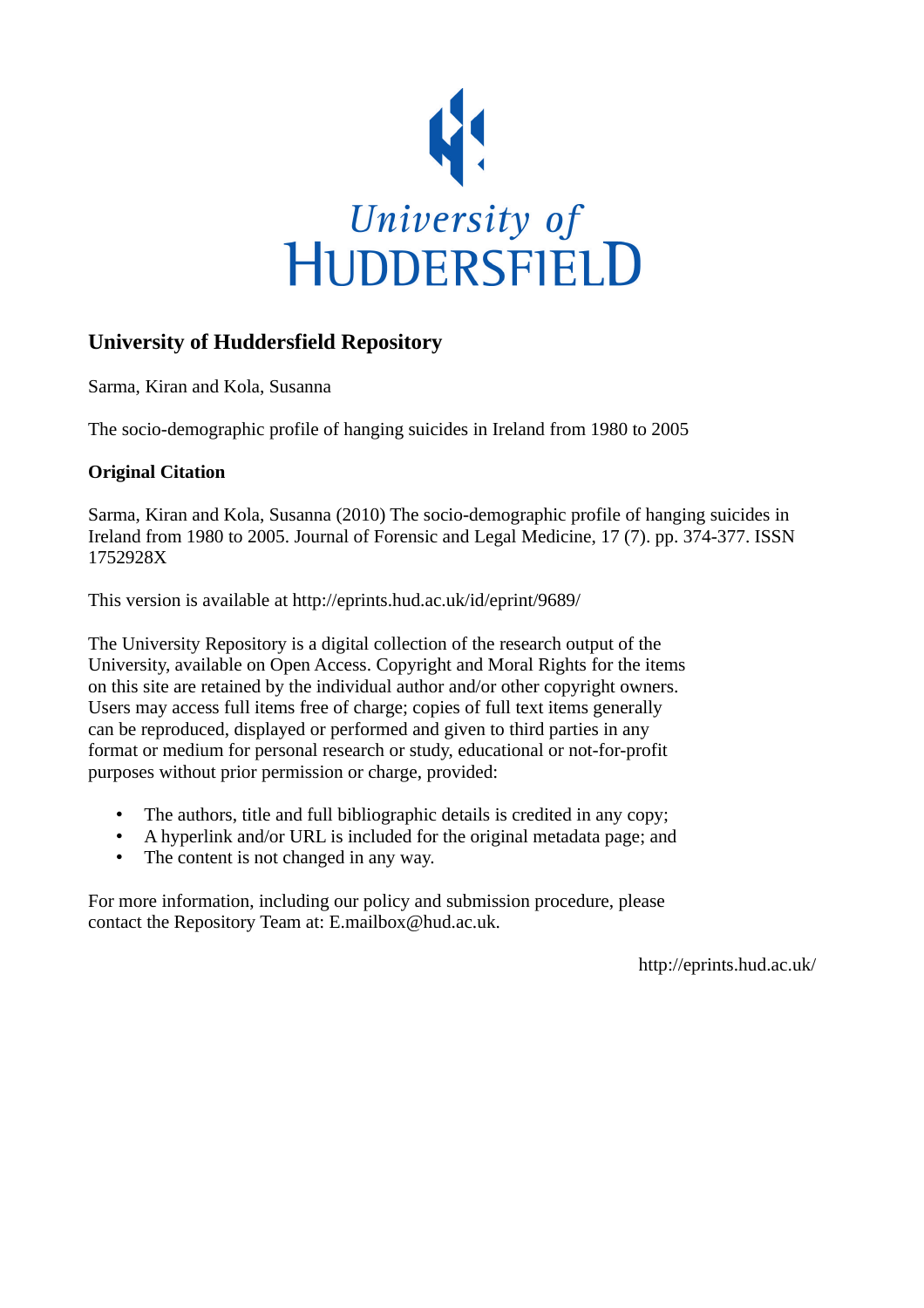Original Communication.

Title: The socio-demographic profile of hanging suicides in Ireland from 1980 to 2005.

Kiran Sarma and Susie Kola

Abstract.

This paper provides a comparison of the socio-demographic profile of hanging suicides and suicides by other means in Ireland from January  $1<sup>st</sup> 1980$  to December 31st 2005. Data on 9674 suicides occurring in that time frame was provided by the Central Statistics Office of Ireland (CSO). 4031 (42%) of these deaths involved suicide by 'hanging, suffocation or strangulation' (HSS), with the remainder being suicides by other means. Binary logistic regressions were used to examine 6 potential risk factors for suicide across the two groups: Gender, marital status, employment in the agricultural sectors, residential location (urban/rural) and age were entered in block 1 of the analysis, with year of death (pre 1994 vs post 1994) added in a second block. Results indicate that those dying through hangings were statistically more likely to be male (OR=3.1, 95% CI=2.8-3.5), single (OR=1.3, 95% CI=1.2-1.4), ruraldwelling (OR=1.1, 95% CI=1.0-1.2), agri-employed (OR=1.3, 95% CI=1.1-1.4) and to have died since 1994 (OR=2.3, 95% CI=2.1-2.5). The magnitude of the group effect was moderate for all but the gender and time period comparisons. Hanging suicide victims  $(m=37.7, sd=16.7)$  were also significantly younger than other suicide victims (mean=42.72, sd=16.7), although the size of the effect was small (r=.16). Overall the 6 variables explained 6 percent of the variance in the criterion variable.

### **1. Introduction.**

Suicide remains a pressing concern worldwide. Despite tentative evidence that mortality rates are decreasing in some parts of Europe, it remains of the single greatest causes of death, particularly among young males.<sup>1</sup> In Ireland, for instance, annual suicide deaths are comparable to the annual death toll from road traffic collisions and hovered around 400 deaths per year from 2000 to 2004 (10.7 deaths per 100000 population per annum).

In Ireland, and elsewhere, hanging is the leading cause of suicide accounting for more than 40 percent of all suicide deaths here. Indeed the dramatic increase in suicides since 1980 is largely attributable to an increase in hangings suicide rates in that time. In the 1980s the average annual hanging prevalence per 100,000 population was 2.1. In the 1990s this rose to 4.6 and from 2000 to 2005 the average prevalence was 7.3. It is argued here that any attempt to uncover the relevant risk factors for hanging is welcome given this context.

There have been some recent attempts to uncover risk factors for hanging in comparison to other suicide methods. One study compared hanging suicide with all other suicides in Lithuania and reported that hanging deaths were more likely to be male ( $OR=2.4$ ) and rural-dwelling ( $OR=2.0$ ) than other suicide victims. These victims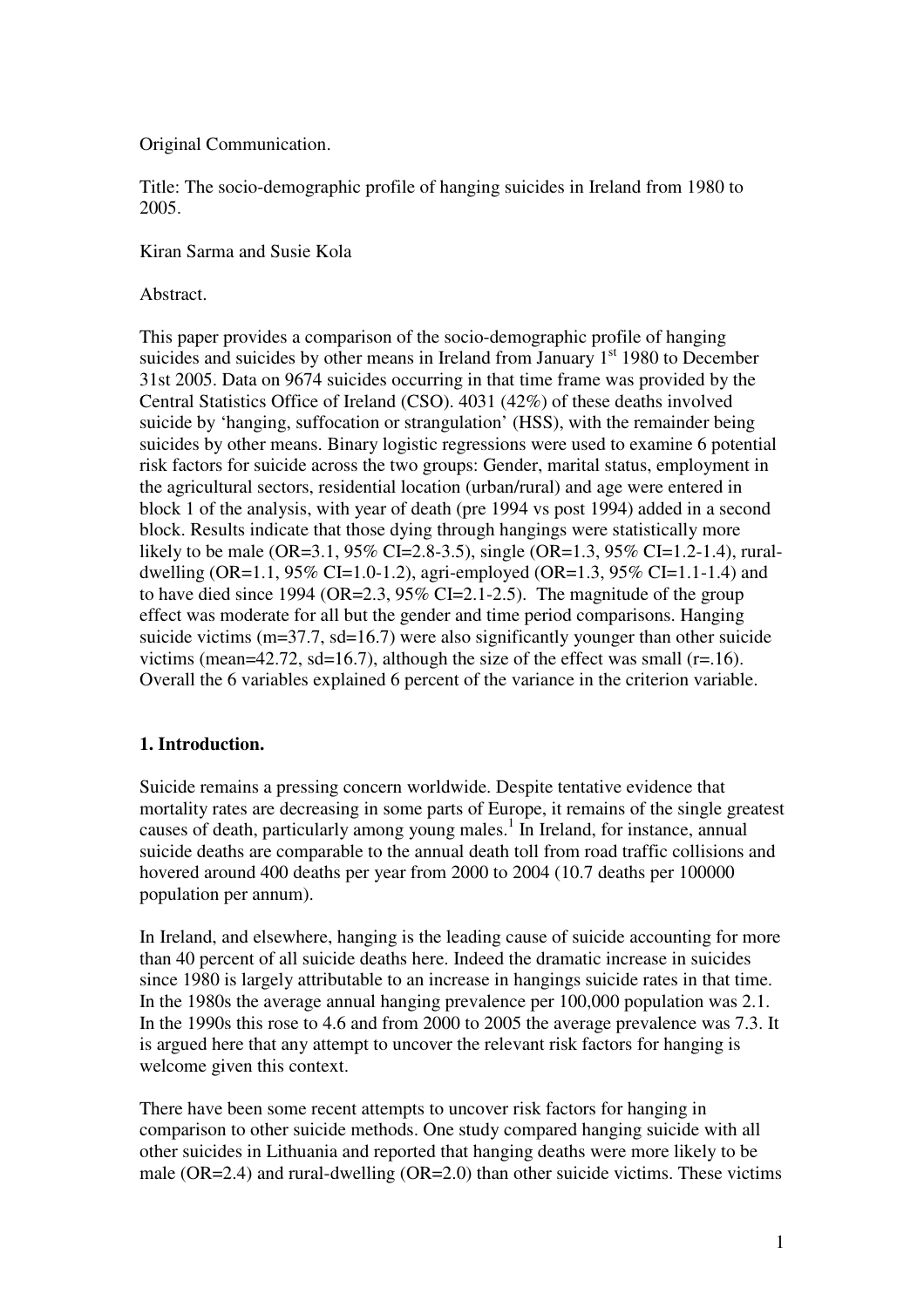were also older and have lower levels of education.<sup>2</sup> A second study compared hanging, firearms and non-domestic gas suicides among males in Queensland, Australia, and found that males who died through hanging were more likely to have had a history of suicide attempts than those who used a firearm, and were more likely to have been co-habiting with another, to have had 'legal trouble' and to have died in their private residence than those dying through non-domestic gas suicide.<sup>3</sup> These, and other studies,<sup>45</sup> are strongly suggestive of the presence of distinct risk-profiles across suicide victims and the potentially profound implications for primary and secondary suicide prevention cannot be ignored.

# **2. Method**

The Central Statistics Office of Ireland (CSO) maintains a register of all suicides occurring in Ireland. For the purposes of this analysis, suicides occurring between January  $1<sup>st</sup>$  1980 and December  $31<sup>st</sup>$  2005 were included. Data for more recent years is incomplete due to delays holding inquests.

The CSO data set codes suicide type using ICD9 codes and under 9 headings. In this analysis we split all suicides into two groups, 'hanging, strangulation or suffocation' (IC9 code 953) (n=4031) (HSS) and all other suicides (n=5643) (Non-HSS).

Five socio-demographic variables were included in the design: Gender; place of residence; employment type, marital status and age. 'Place of residence' was coded as 'urban' or 'rural' using CSO counting rules. 'Employment type' was coded as 'agriemployed' or 'not agri-employed' and marital status as 'married' or 'not married'. Finally an examination of frequency polygons suggested that hanging suicides increased dramatically since 1994, and a variable splitting all suicides into pre 1994 and post 1994 was created to determine the extent to which time period might predict HSS deaths.

Gender, place of residence, employment type, marital status, time period and age were examined using forced entry logistic regression (through SPSS), with suicide type as the criterion variable. As time period is not a socio-demographic variable and was included speculatively in the model, it was added in the second stage of a two-step regression. Also reported here are Odds Ratios (ORs), associated 95% Confidence Intervals and significance values for each variable. The age comparison was based on a Mann Whitney U test of difference across two samples.

### **3. Results**

Suicide deaths per 100,000 population have increased dramatically in Ireland over the last three decades. In the 1980s on average 7.4 deaths per 100,000 were recorded each year. By the 1990s this had increased to 11.5. From 2000 to 2006, 13.2 deaths per 100,000 were registered each year.

A cursory longitudinal analysis would tend to suggest that this increase in primarily attributable to a large increase in HSS suicides (see Figure 1). The average annual hanging rate per 100,000 increased from 2.1 in the 1980s, to 4.6 in the 1990s and 7.3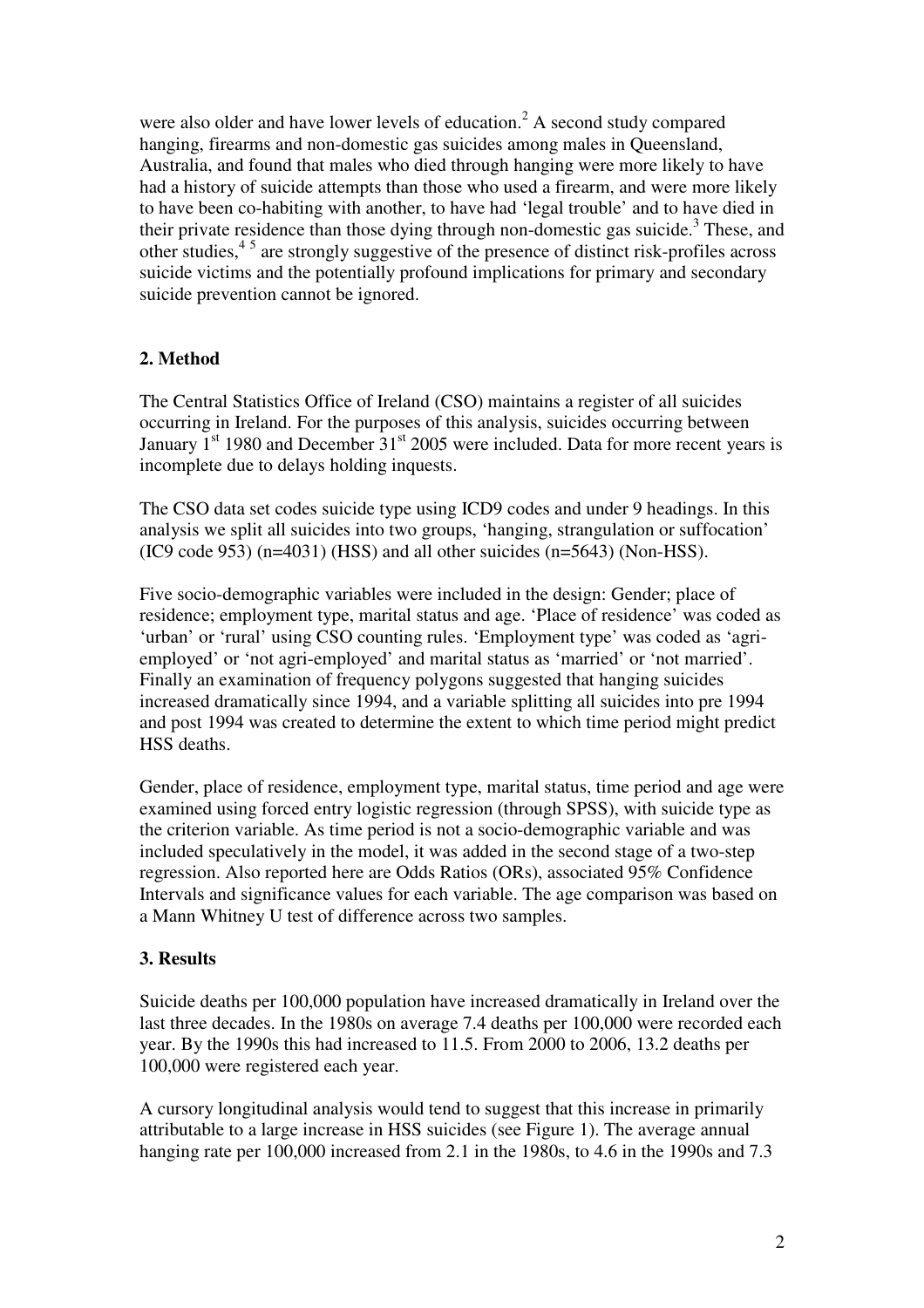in the period 2000 to 2006. Since 2000 HSS suicides have outnumbered all other suicide types combined.

# FIGURE 1 ABOUT HERE

There are differences in suicide method choice across gender, with males more likely to die through hanging (47%, n=3575) and females through poisoning by 'solid or liquid substance' (32%, n=662). Suicide by drowning was the second most common suicide method, comprising 24% (n=2280) of all suicide deaths.

In terms of the risk factors included in this study, suicides in Ireland are most commonly by males (79%, n=7615). Those living in rural settings are also overrepresented (77%, n=7367). Seventeen percent (n=1674) were employed as farmers, relatives assisting farmers, farm labourers, farm managers or fishermen and 65 percent were not married.

HSS deaths were statistically more likely to be male  $(OR=3.1, 95\% CI=2.8-3.5)$  than those committing suicide through all other means (see Table 1). They were also significantly more likely to be single  $(OR=1.3, 95\% CI=1.2-1.4)$ , rural-dwelling  $(OR=1.1, 95\% CI=1.0-1.2)$ , agri-employed  $(OR=1.3, 95\% CI=1.1-1.4)$  and to have died since 1994 (OR=2.3, 95% CI=2.1-2.4). It is important to note here that the magnitude of the group effect was small for all but the gender and time period comparisons.

## TABLE 1 ABOUT HERE

HSS deaths were 2.3 times more likely to have occurred in the post 1994 period than non-HSS deaths. This supports the picture emerging from the frequency polygon that HSS deaths increased dramatically since 1994, while non-HSS deaths did not increase.

Finally, it emerged that those dying through HSS were also significantly younger  $(m=37.7, sd=16.7)$  than other suicide victims (mean=42.72, sd=16.7), although again the size of the effect was small ( $z=15.4$ ,  $p<0.0005$ ,  $r=16$ ).

A forced entry logistic regression was conducted to determine the ability of these variables to predict suicide method. Gender, place of residence, marital status, agriemployment and age were entered as one block in the analysis. Subsequently Time Period was entered (Block 2). The first model was statistically significant ( $p<0.0005$ ) but explained just 4 percent of the variance in the criterion variable. Gender, agriemployment, and age, independently of other factors, significantly influenced choice of suicide method. When Time Period was added to the model in Block 2, the model explained an additional 2 percent of the variation in the criterion and overall the new model accounted for 6 percent of this variance.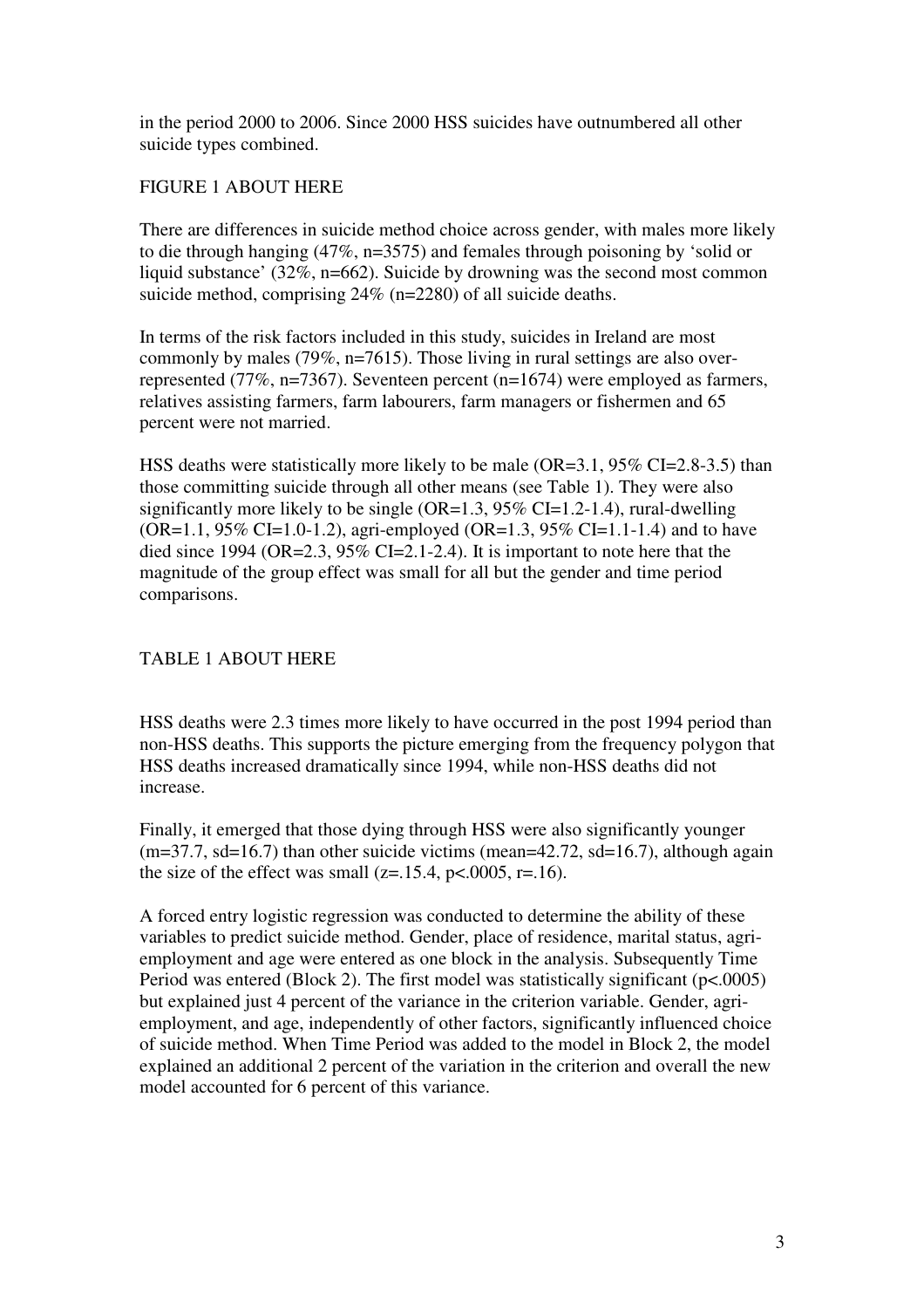#### TABLE 2 ABOUT HERE

#### Discussion.

The aim of this study was to assess the socio-demographic profile of hanging suicides relative to all other forms of suicide in Ireland between 1980 and 2005. The overall picture emerging here is that HSS deaths were significantly more likely to be male, rural-dwelling, single, agri-employed and younger than other suicide deaths, but that the differences were of a small magnitude for all variables but gender. The findings also point to a dramatic increase in HSS deaths since 1994.

The lower bound 95 percent confidence interval for 'Place of Residence' was 1.0, suggesting that there may be no difference in this risk factor across the two groups. Odds Ratios for the other risk factors, however, would suggest that there are distinct, if subtle, differences in risk factors for death by hanging. Most salient is the gender difference, with males forming a greater proportion of hanging deaths than nonhangings. With the exception of firearms suicides, which form a very small proportion of suicides here, hanging is the most lethal suicide method recorded and international research has suggested that males are more likely to be attracted to the more lethal and violent suicide methods than females.<sup>2, 4, 6-12</sup> Echoes of this are found in the suicide trends here. The most common suicide method among females in Ireland is poisoning, generally accepted to be a less lethal approach than hanging, which is the most common method among males.

Past research has reported that being single or divorced is a risk factor for suicide,<sup>6, 13</sup> and that marriage is a protective factor.<sup>14</sup> Comparisons in marital status across suicide methods, however, are relatively rare. One study reported that hangings by males was associated with the end of a relationship, $15$  but no specific relationship has been uncovered between hanging and 'being single' in other studies.<sup>2, 5, 16</sup> Our finding that HSS deaths are more likely to be single than other suicides, therefore, requires further research.

Similarly mixed findings have been reported for age differences across suicide method. In our study those suiciding through hanging were younger than those suiciding through other methods but the magnitude of the difference was very small indeed. There have been mixed findings in international research,  $2<sup>3</sup>$  and all that can be concluded here is that further exploration of the link between age and suicide method requires further in-depth exploration.

HSS suicides were also proportionately more likely to be rural dwelling and agriemployed than non-HSS deaths. Again there have been mixed findings in the international research,  $2, 3, 5, 8$  but in the Irish context may be linked to access to suitable environments (secluded woodland areas, farm out-buildings) materials (ropes and accessible suspension points) and knowledge of how to successfully complete hangings being greater in rural and agricultural settings.

The inclusion of these predictor variables in a forced entry logistic regression yielded a poor model fit of six percent. This is likely to reflect the similarity in sociodemographic profile across the two groups and the limited variables included in the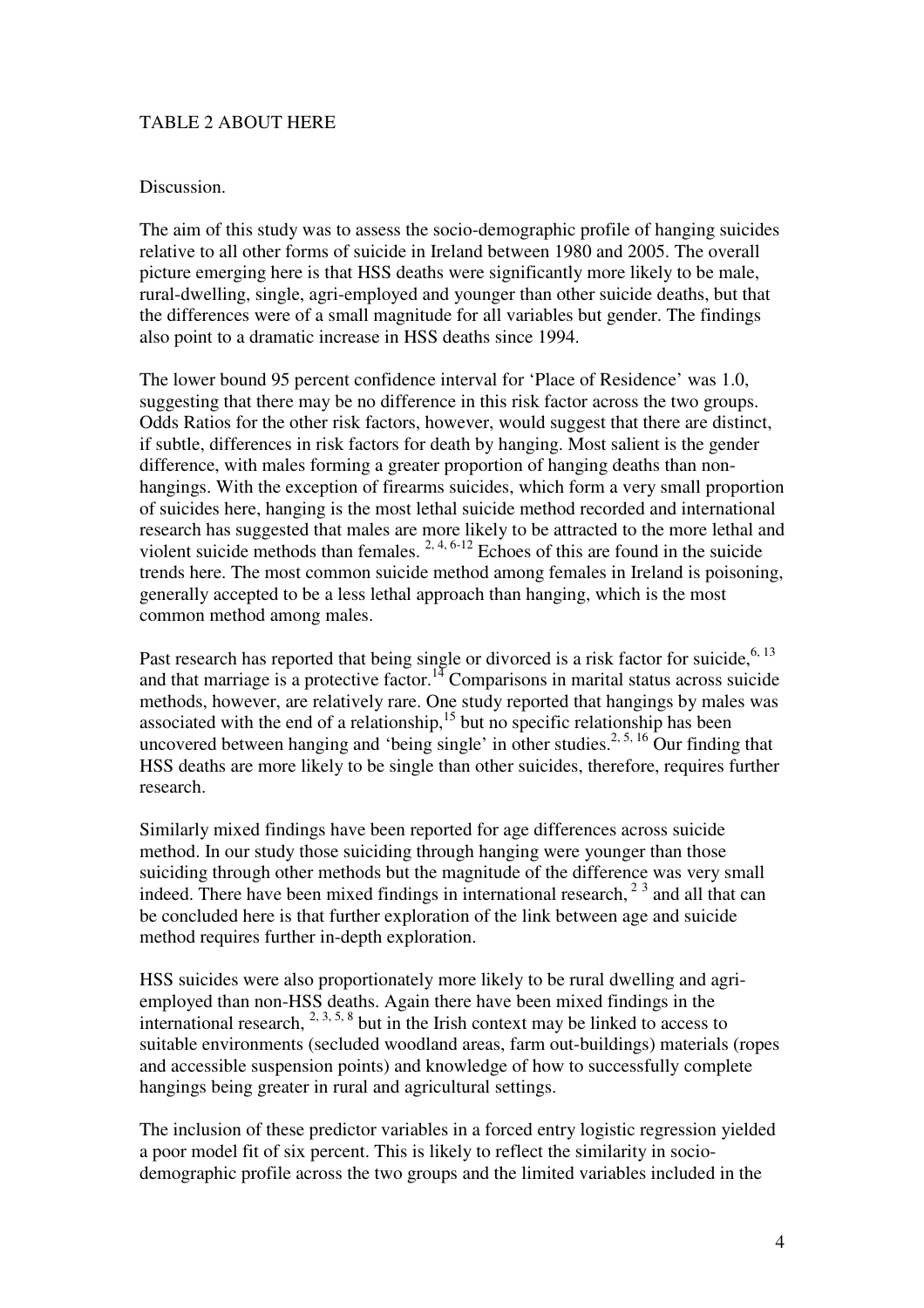model. The inclusion of a more comprehensive of situational and dispositional factors would have provided an opportunity to test a more sophisticated model and should lead to a more compelling predictive equation.

The contribution of the 'time period' variable to the model fit points to the dramatic increase in hangings since 1994. The Odds Ratio suggests that while non-HSS deaths have remained largely static across the two time periods, HSS deaths have doubled. This was further supported by the addition of time period in block two of the logistic regression, and which led to an improvement of the model fit. In essence this suggests that suicides since 1994 tend to be predictive of HSS deaths, and thus that a greater proportion of recent suicides have been hangings, strangulations and suffocations, in comparison to the pre-1994 period. Interestingly, when we examine the two most common suicide methods since 1994, hanging and drowning, there seems to be some in-step discordance year on year. Periods where drowning increased, hanging decreased, and vice-versa (see Figure 1).

In terms of the limitations of the study, it is important to note that the study was framed by the data routinely recorded by the CSO. Of the six variables included in this study, two merit comment here. Place of residence was coded as urban/rural, with the five major cities in Ireland (Dublin, Galway, Cork, Limerick and Waterford) forming the urban sample and all others the rural sample. Thus many deaths occurring in large urban towns were coded as being rural dwellers. Unfortunately, the CSO dataset does not permit isolation of rural and semi-urban deaths.

Second, there was inconsistent reporting of employment status within the data set, with a large number of missing values (n=3961) and past research has suggested that those unemployed may be under-represented in the sample that was included in this analysis. That is, there may be a greater tendency to not report employment status at time of death when the deceased in not employed.  $17, 18$ 

Acknowledgements: The author would like to thank Brent Davis, statistician, Australian Institute of Criminology, for his comments on an earlier draft of this paper.

- 1. Chishti P, Stone DH, Corcoran P, Williamson E, Petridou E, & Group EW. Suicide mortality in the European Union*. European Journal of Public Health*, 2003. 13(2): 108-14.
- 2. Starkuviene S, Kalediene R, & Petrauskiene J. Epidemic of suicide by hanging in Lithuania: does socio-demographic status matter? *Public Health*, 2006. 120(8): 769-75.
- 3. De Leo D, Evans R, & Neulinger K. Hanging, firearm, and non-domestic gas suicides among males: a comparative study*. Australian & New Zealand Journal of Psychiatry*, 2002. 36(2): 183-9.
- 4. Varnik A, Kolves K, van der Feltz-Cornelis CM, Marusic A, Oskarsson H, Palmer A, et al. Suicide methods in Europe: a gender-specific analysis of countries participating in the "European Alliance Against Depression"*. Journal of Epidemiology & Community Health*, 2008. 62(6): 545-51.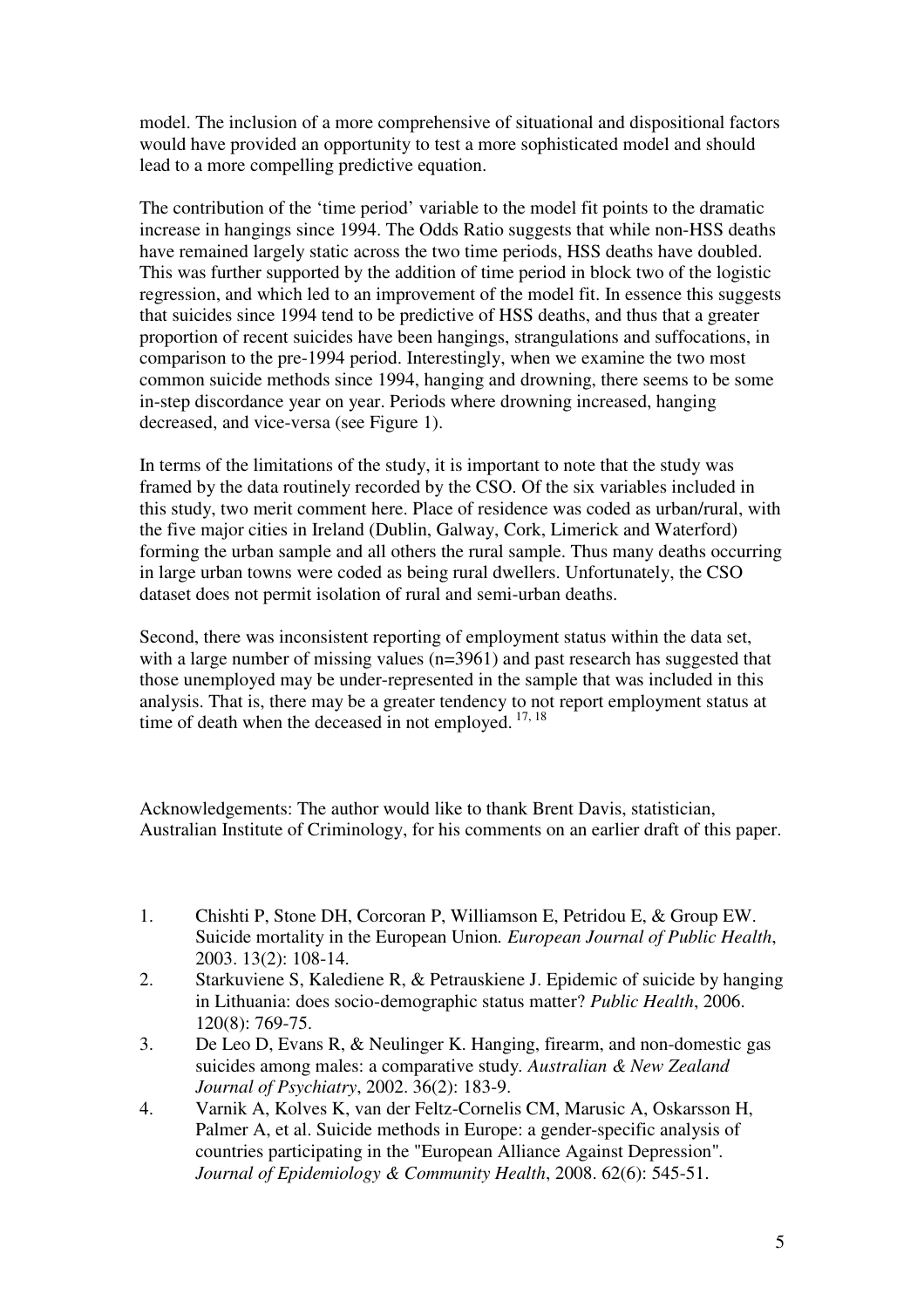- 5. Pirkola S, Isometsa E, & Lonnqvist J. Do means matter? Differences in characteristics of Finnish suicide completers using different methods*. Journal of Nervous & Mental Disease*, 2003. 191(11): 745-50.
- 6. Schapira K, Linsley KR, Linsley JA, Kelly TP, & Kay DWK. Relationship of suicide rates to social factors and availability of lethal methods*. British Journal of Psychiatry*, 2001. 178: 458-464.
- 7. Ajdacic-Gross V, Weiss MG, Ring M, Hepp U, Bopp M, Gutzwiller F, et al. Methods of suicide: international suicide patterns derived from the WHO mortality database*. Bulletin of the World Health Organization*, 2008. 86(9): 726-32.
- 8. Kosky RJ &Dundas P. Death by hanging: implications for prevention of an important method of youth suicide*. Australian & New Zealand Journal of Psychiatry*, 2000. 34(5): 836-41.
- 9. Bennewith O, Gunnell D, Kapur N, Turnbull P, Simkin S, Sutton L, et al. Suicide by hanging: multicentre study based on coroners' records in England. *British Journal of Psychiatry*, 2005. 186: 260-1.
- 10. Denning DG, Conwell Y, King D, & Cox C. Method choice, intent, and gender in completed suicide*. Suicide & Life-Threatening Behavior*, 2000. 30(3): 282-8.
- 11. Hawton K. Sex and suicide. Gender differences in suicidal behaviour. *British Journal of Psychiatry*, 2000. 177: 484-5.
- 12. Kapusta ND &Sonneck G. Suicides of men in Austria: An epidemiological analysis over a 30-year period. *Journal of Men's Health and Gender*, 2004. 1(2-3): 197-202.
- 13. Kposowa AJ. Marital status and suicide in the National Longitudinal Mortality Study*. Journal of Epidemiology & Community Health*, 2000. 54(4): 254-61.
- 14. Lorant V, Kunst AE, Huisman M, Bopp M, Mackenbach J, & The EUWG. A European comparative study of marital status and socio-economic inequalities in suicide*. Social Science & Medicine*, 2005. 60(11): 2431-41.
- 15. Cooper PN &Milroy CM. Violent suicide in South Yorkshire, England*. Journal of Forensic Sciences*, 1994. 39(3): 657-67.
- 16. Kposowa AJ &McElvain JP. Gender, place, and method of suicide*. Social Psychiatry & Psychiatric Epidemiology*, 2006. 41: 435-443.
- 17. National Suicide Review G, *Annual Report 2000: Suicide prevention, education and research*, ed. Anonymous. 2001, Galway: National Suicide Review Group.
- 18. NSRF, *Inquested deaths in Ireland: A study of routine data and recording procedures*. 2007, National Suicide Research Foundation: Cork.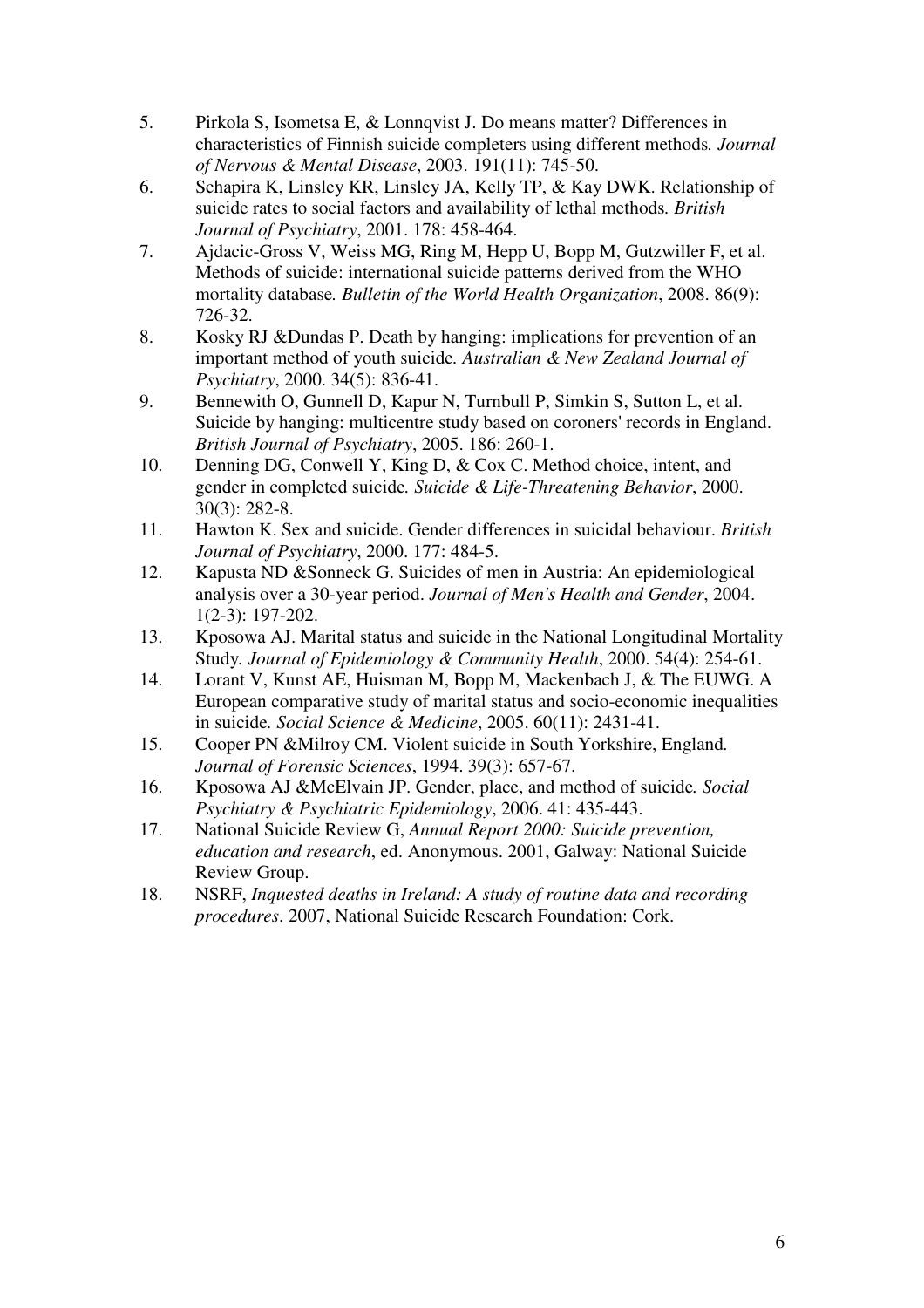| Table 1: Odds Ratios, 95% Confidence Intervals and significance value for each risk |  |  |  |
|-------------------------------------------------------------------------------------|--|--|--|
| factor.                                                                             |  |  |  |

| <b>Risk Factor</b>        | <b>HSS</b> |      |      | Non-HSS | <b>OR</b> |      | 95%CI |         |
|---------------------------|------------|------|------|---------|-----------|------|-------|---------|
|                           | n          | $\%$ | n    | $\%$    |           | Upp. | Low.  |         |
| Gender                    |            |      |      |         |           |      |       |         |
| Male                      | 3575       | 88.7 | 4040 | 71.6    | 3.1       | 2.8  | 3.5   | < .0005 |
| Female                    | 456        | 11.3 | 1603 | 28.4    |           |      |       |         |
| <b>Place of Residence</b> |            |      |      |         |           |      |       |         |
| Rural                     | 3150       | 78.1 | 4290 | 76.0    | 1.1       | 1.0  | 1.2   | $-.02$  |
| Urban                     | 881        | 21.9 | 1353 | 24.0    |           |      |       |         |
| <b>Marital Status</b>     |            |      |      |         |           |      |       |         |
| <b>Not Married</b>        | 2785       | 69.1 | 3556 | 63.0    | 1.3       | 1.2  | 1.4   | < .0005 |
| Married                   | 1246       | 30.9 | 2087 | 37.0    |           |      |       |         |
| Agri-employment           |            |      |      |         |           |      |       |         |
| Farm employed             | 708        | 30.3 | 866  | 25.7    | 1.3       | 1.1  | 1.4   | < .0005 |
| Not Farm Employed         | 1629       | 69.7 | 2510 | 74.3    |           |      |       |         |
| <b>Time Period</b>        |            |      |      |         |           |      |       |         |
| Post 1994                 | 2819       | 69.9 | 2881 | 51.1    | 2.3       | 2.1  | 2.4   | < .0005 |
| Pre 1994                  | 1212       | 30.1 | 2762 | 48.9    |           |      |       |         |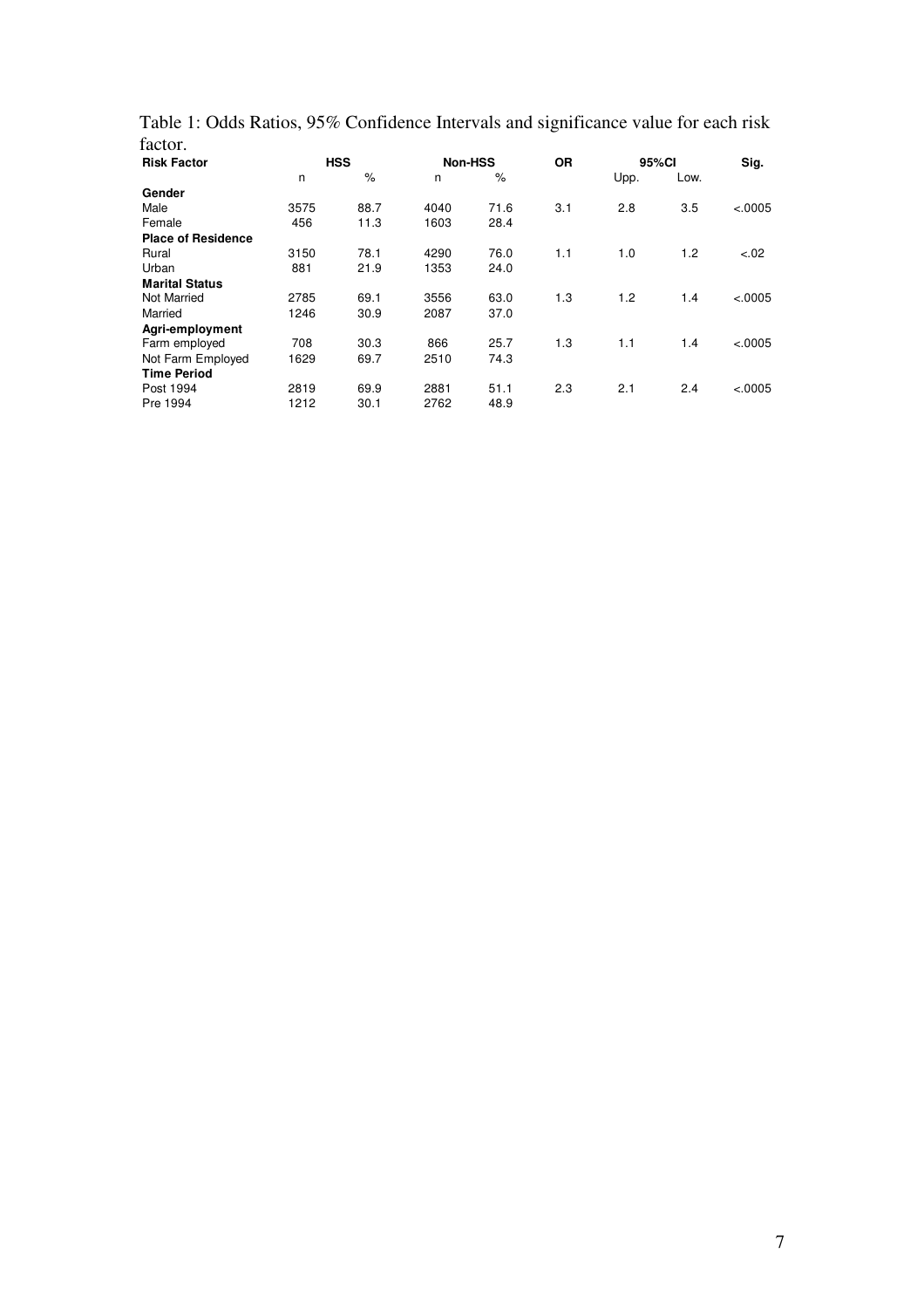Table 2: Potential predictors of suicide method (i.e. hanging vs method other than hanging).

|                    | Factor                              | ß        | <b>Standard Error</b> |        |
|--------------------|-------------------------------------|----------|-----------------------|--------|
| <b>Block1</b>      | Gender                              | 1.04     | 0.08                  | 0.0005 |
|                    | Rural                               | 0.039    | 0.075                 | 0.59   |
|                    | Agri                                | $-0.255$ | 0.067                 | 0.0005 |
|                    | Not Married                         | 0.025    | 0.06                  | 0.67   |
|                    | Age                                 | $-0.013$ | 0.0002                | 0.0005 |
| Block <sub>2</sub> | Death Period                        | 0.794    | 0.059                 | 0.0005 |
|                    | $R^2$ Block 1=.04, Total $R^2$ =.06 |          |                       |        |